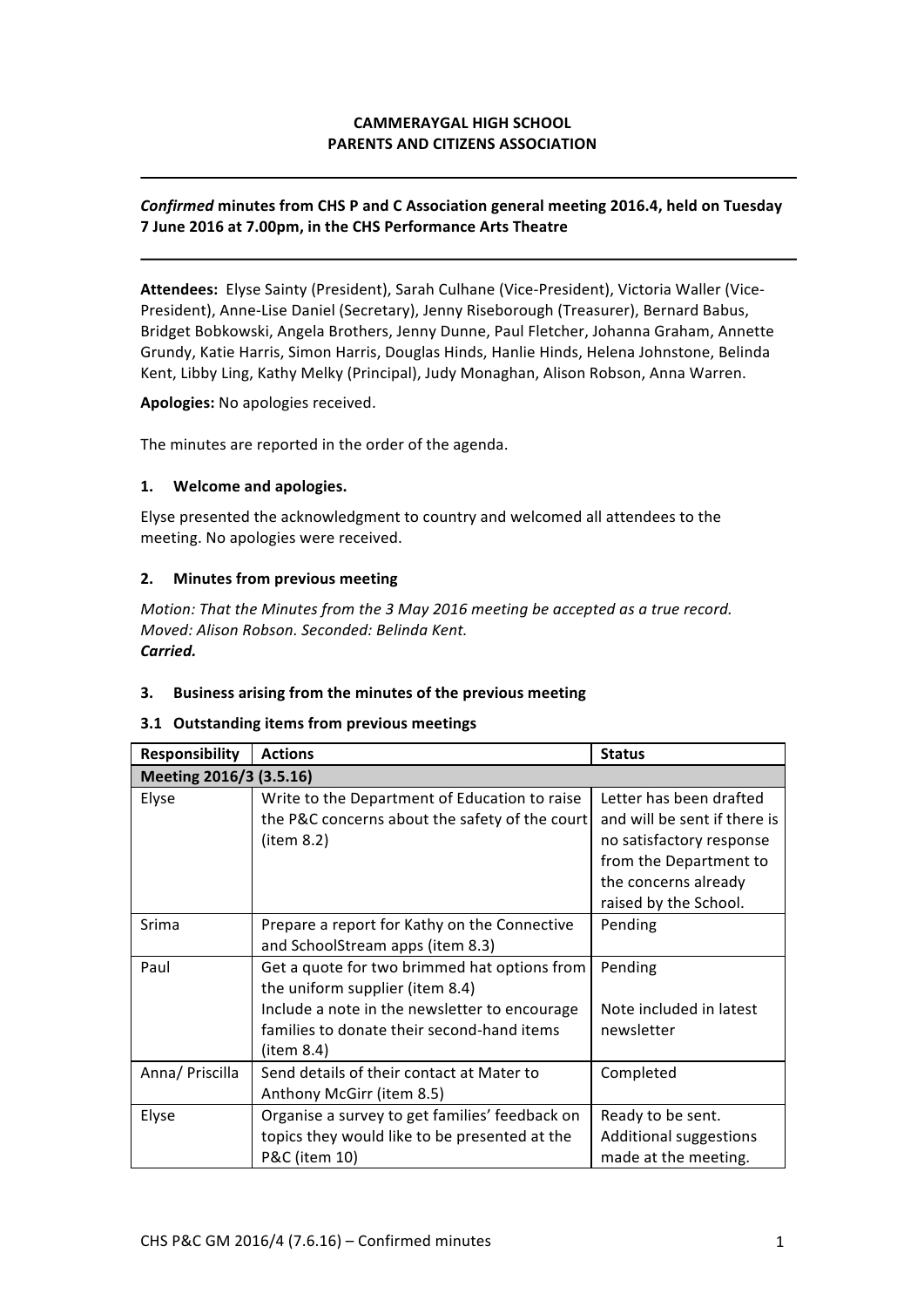### **4. Standing items**

# **4.1 Collection of membership fee**

As per agenda.

# **4.2 Working with Children check**

As per agenda.

### **5. Correspondence**

There was no correspondence to be noted.

# **6. Reports**

# **6.1 Principal's report**

Kathy reported on the following:

- Success of Performance Arts assembly held on Friday 3 June
- Impressive CHS students performance at the Eisteddfod on Monday 6 June
- CHS students participated in first competitive debate at Mosman High on 7 June. Did not win, but came first in one out of four of the debates.
- Reports are been written and are being reviewed by Kathy and Jodi. Lots of work has been done with the teachers to guide them to write meaningful comments that reflect the students' actual achievements.
- Parents-teachers meetings will be held on 27 and 29 of June
- Enrolments for 2017: the school has received enough applications to fill 100% of places with in-area students in 2017. At this stage out-of-area applications may not be accommodated.
- Aboriginal Educational Consultative Group will hold a meeting at the CHS on 15 June. P&C parents are invited to attend.

# **6.2 President's report**

Elyse reported on the following:

- Free BBQ on Friday 3 June thanks to those who helped.
	- $\circ$  Spent: \$225
	- $\circ$  Equipment: \$220 (set up costs including gas burner)
	- $\circ$  Profits to date from regular BBQs: \$45
- \$500 donation from Edward St Precinct confirmed for the mural
- All wish list items have been sponsored, with the P&C general and band funds contributing a small amount to top-up. The quote for the mural is still to be finalised.
- Elyse attended the "Collaboration Forum" (P&C Federation, NSW Parents' Council (independent schools) and Council of Catholic School Parents). The forum was worth attending. Some interesting points:
	- $\circ$  Former minister Verity Firth chaired well, Adrian Piccoli appeared briefly
	- $\circ$  Strong focus on evidence based improvement strategies
	- $\circ$  Collaboration about the child; collaboration about the school
	- $\circ$  Significant discussion re issues some schools have with confrontation aggressive parents, fearful teachers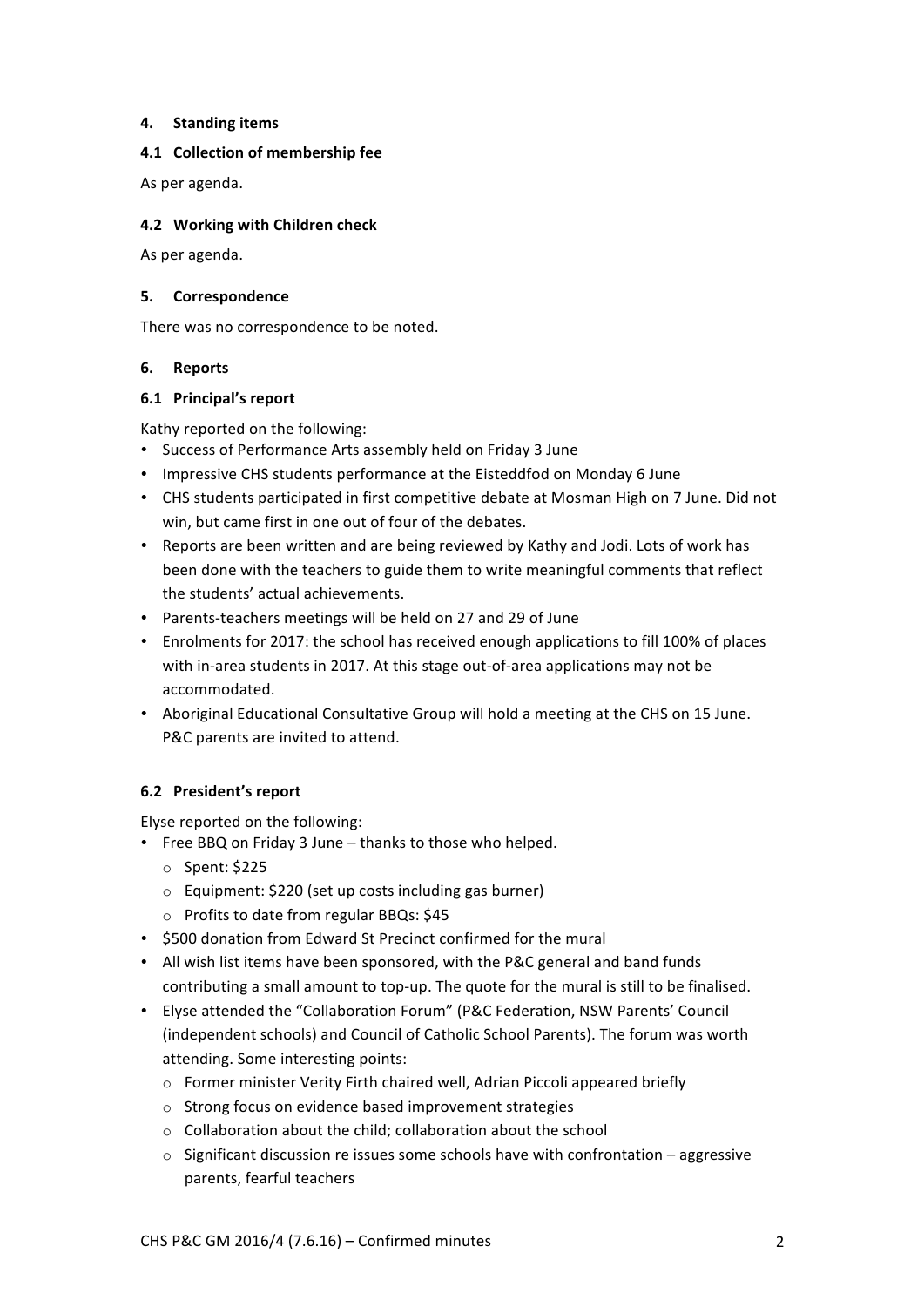- $\circ$  Reflect on barriers to collaboration time, language, jargon, focus on negatives, culture/expectations, "not fun"
- $\circ$  ...we are lucky

# **6.3 Treasurer's report**

As circulated prior to the meeting.

### **7. Governance**

There was no item under this heading.

# **8. General business**

# **8.1 Communication Sub-committee**

The contact list had been sent out to all families who provided their contact details.

# **8.2 Community and Environment Sub-committee**

Anna reported on the following:

- An application for a \$3,600 grant (three thousand six hundred dollars) has been submitted for the kitchen garden. The sub-committee is hoping for \$3,000 (three thousand dollars).
- Costing for screening along Pacific Highway to protect the lunch area came as approximately \$630 (six hundred and thirty dollars).
- Plastic-Free July campaign: supported by North Sydney Council. How could the school participate?

*Motion: That up to \$630 (six hundred and thirty dollars) be allocated to the purchase of* plants and soil to be planted in the area along the Pacific Highway to screen the lunch area. *Moved: Vicky Waller. Seconded: Sarah Culhane. Carried.*

# **8.3 Music Sub-committee**

Bridget reported on the following:

- Concert band was Highly Commended at the Eisteddfod.
- All the items of the wishlist have been ordered and some have already arrived.
- Still looking for music tutors
- Looking for contacts at aged-care facilities to organise events with the Music Ensemble
- Students can still join the music Ensemble.

### **8.4 Social and fund-raising Sub-committee**

Belinda reported on the following:

- A parents and kids social events will be held on Sunday 19 June at the Longueville Bowl Club
- The P&C will held a cake staff Election Day, 2 July. A call for baked goods will go out to families.